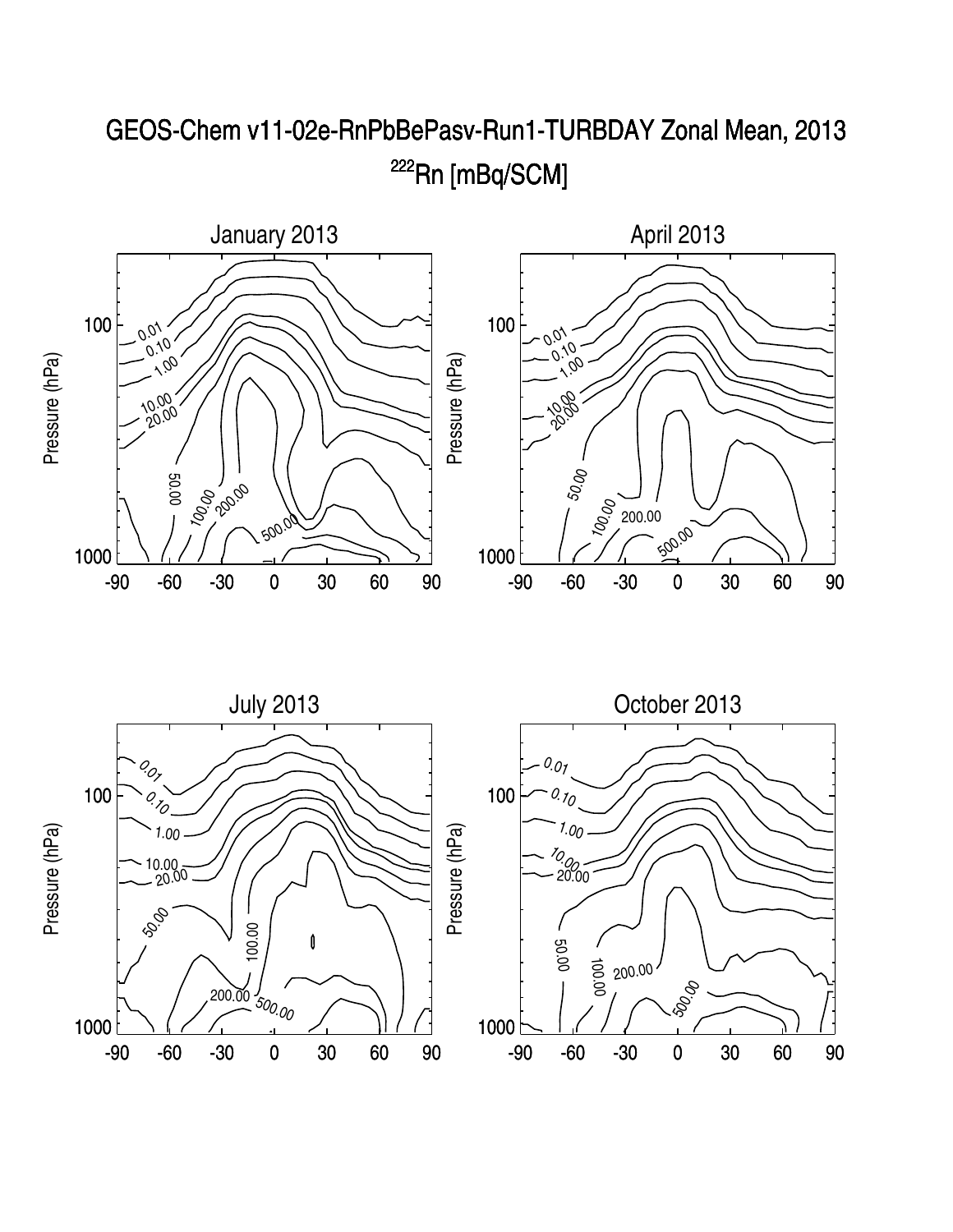

## GEOS-Chem v11-02e-RnPbBePasv-Run1-TURBDAY Zonal Mean, 2013 <sup>210</sup>Pb [mBq/SCM]